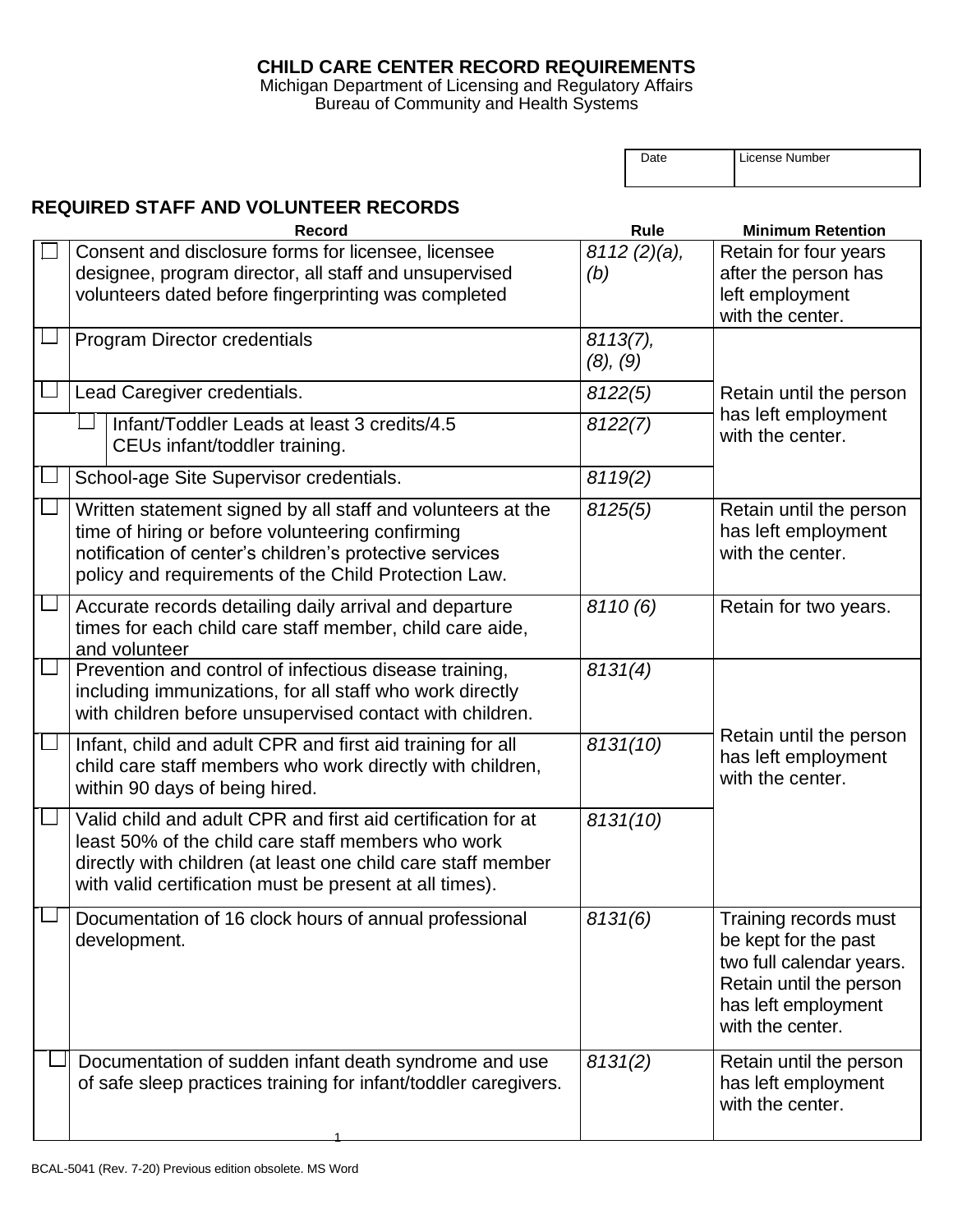Michigan Department of Licensing and Regulatory Affairs Bureau of Community and Health Systems

| Documentation of shaken baby syndrome, abusive<br>head trauma, and child maltreatment for all child care<br>staff members who work directly with children. | 8131(3)            | Retain until the person<br>has left employment<br>with the center.                                                                                                               |
|------------------------------------------------------------------------------------------------------------------------------------------------------------|--------------------|----------------------------------------------------------------------------------------------------------------------------------------------------------------------------------|
| TB test on all staff before hire and volunteers with<br>contact at least 4 hours per week for more than 2<br>consecutive weeks.                            | 8128               | Retain until the person<br>has left employment<br>or is no longer volun-<br>teering at the center.                                                                               |
| The name, address, and telephone number of all staff.                                                                                                      | 8110(12)(a)        | Retain for two years<br>after the person has<br>left employment with<br>the center.                                                                                              |
| Copy of staff driving record and copy of valid operator's<br>license with appropriate endorsement for all non-<br>volunteer drivers.                       | $8750(2)(a)$ , (c) | Retain the most<br>recent driving record<br>(less than a year old)<br>and copy of the valid<br>operator's license<br>until the person has<br>left employment with<br>the center. |
| A self-certifying statement confirming compliance<br>with 400.8750(1) for volunteer drivers.                                                               | 8750(2)(b)         | Retain the most recent<br>statement until the<br>person is no longer<br>volunteering at the<br>center.                                                                           |

## **REQUIRED CHILD RECORDS**

| Record                                                                                                                                              | Rule         | <b>Minimum Retention</b>                                                                                                                             |
|-----------------------------------------------------------------------------------------------------------------------------------------------------|--------------|------------------------------------------------------------------------------------------------------------------------------------------------------|
| Completed Child Information Record (BCAL-3731), updated<br>annually or when the center becomes aware of changes. *                                  | 8143(1), (2) | An updated (less than                                                                                                                                |
| Certificate of immunizations for children under school-age<br>or waiver addressed to Department of Community Health at<br>initial attendance.       | 8143(3)      | a year old) copy must<br>be on file until the child<br>no longer attends the<br>center.                                                              |
| Updated immunizations when children under school-age<br>have been in care for 4 months if their immunizations were<br>not up to date at enrollment. | 8143(4)      | * The name, address,<br>and telephone number<br>of enrolled children<br>must be retained for<br>two years after the<br>child has left the<br>center. |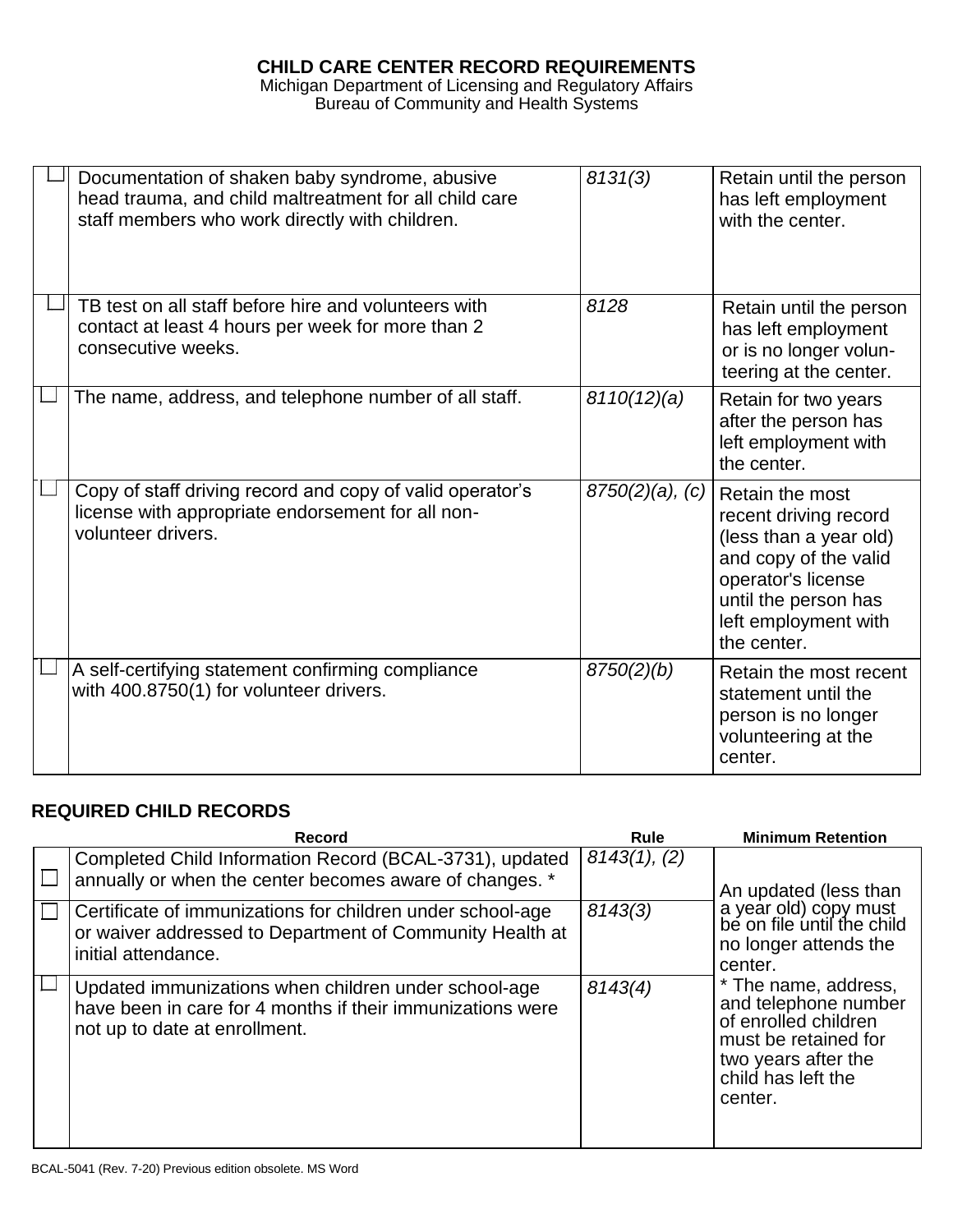Michigan Department of Licensing and Regulatory Affairs Bureau of Community and Health Systems

| Within 30 days of attendance, a physical done within last 3<br>months for infants, within last 6 months for toddlers, and<br>within last year for preschoolers or statement of good health<br>if religious objector:                                                       | $8143(6)$ , (9)            | An updated (less than<br>a year old) copy must<br>be on file until the child<br>no longer attends the                                                                                                                                          |
|----------------------------------------------------------------------------------------------------------------------------------------------------------------------------------------------------------------------------------------------------------------------------|----------------------------|------------------------------------------------------------------------------------------------------------------------------------------------------------------------------------------------------------------------------------------------|
| Updated yearly for infants/toddlers.                                                                                                                                                                                                                                       | 8143(7)                    | center.                                                                                                                                                                                                                                        |
| Updated every two years for preschoolers.<br>П                                                                                                                                                                                                                             |                            |                                                                                                                                                                                                                                                |
| Annually for religious objector statement.                                                                                                                                                                                                                                 | 8143(9)                    |                                                                                                                                                                                                                                                |
| Parent signed statement that school-age child is in<br>good health and immunizations are up-to-date and that<br>the immunization record or waiver on file at school,<br>updated annually.                                                                                  | 8143(8)                    |                                                                                                                                                                                                                                                |
| Written parental permission for field trip participation at time<br>of enrollment or before each field trip.                                                                                                                                                               | 8143(12)                   | If obtained at<br>enrollment, it must be<br>retained until the child<br>no longer attends the<br>center. If obtained<br>before each field trip,<br>it must be retained for<br>two years or until the<br>child no longer<br>attends the center. |
| Annual written permission for routine transportation.                                                                                                                                                                                                                      | 8149(1), (3)               | An updated (less than<br>a year old) copy must<br>be on file until the<br>child no longer<br>attends the center.                                                                                                                               |
| Written parental permission for all transportation not<br>considered routine before each trip.                                                                                                                                                                             | $8149(2)$ , (3)            |                                                                                                                                                                                                                                                |
| <b>TH</b> Prior written permission for prescription medication and<br>non-topical, non-prescription medication and the record<br>as to the time and the amount of medication given or<br>applied including the signature of the caregiver<br>administering the medication. | $\overline{8152(2)}$ , (9) | Retain for two years or<br>until the child no longer<br>attends the center.                                                                                                                                                                    |
| Annual written parent permission for topical, non-<br>prescription medications (sunscreens, insect<br>repellents, diaper ointment).                                                                                                                                        | 8152(8)                    | An updated (less than<br>a year old) copy must<br>be on file until the<br>child no longer<br>attends the center.                                                                                                                               |
| Signed parental permission for a child 33-36 months old to<br>be enrolled in 3-year-old classroom when developmentally<br>appropriate.                                                                                                                                     | 8182(4)                    |                                                                                                                                                                                                                                                |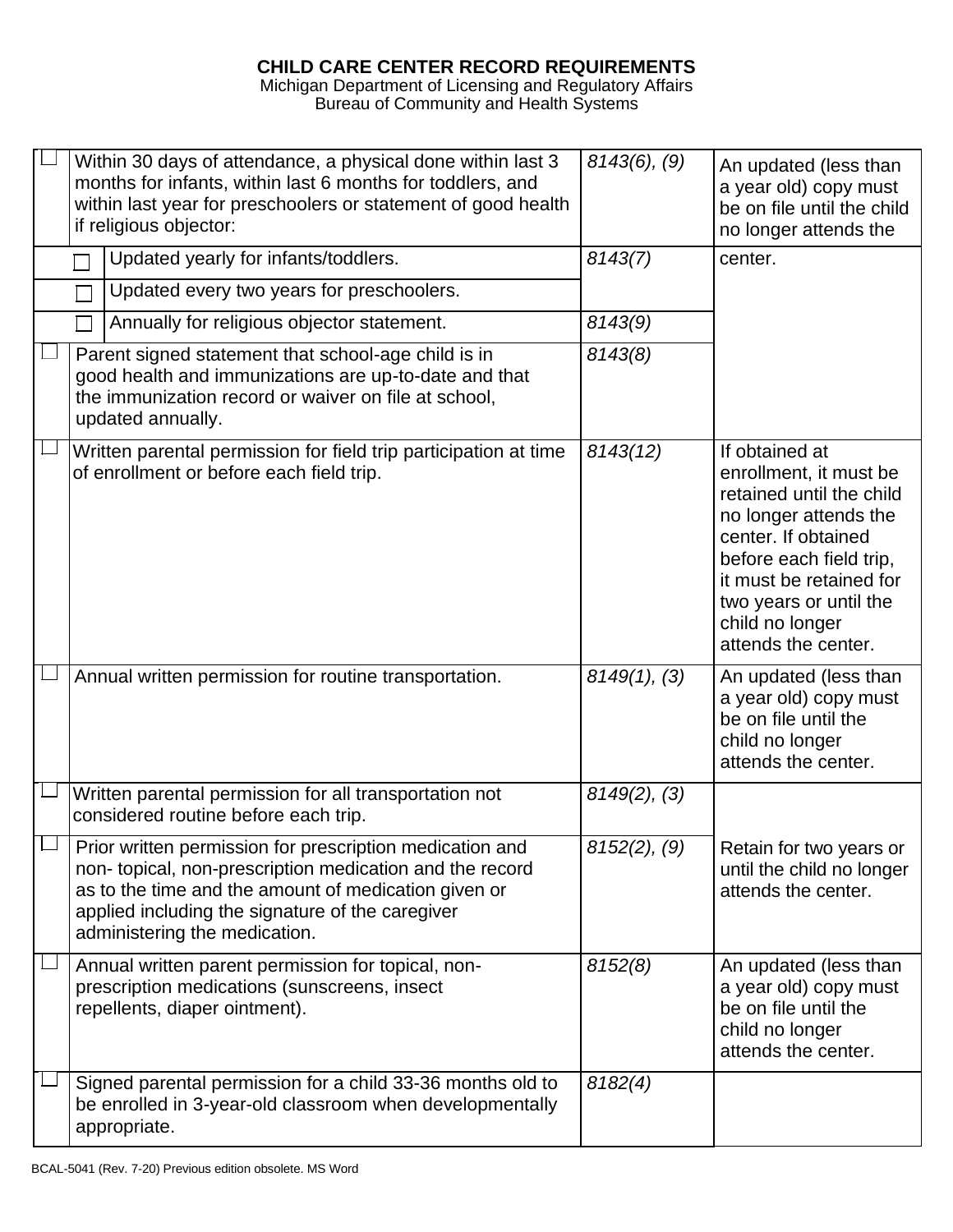Michigan Department of Licensing and Regulatory Affairs Bureau of Community and Health Systems

|  | Signed parental permission for a child 45-48 months old to<br>be enrolled in 4-year-old classroom when developmentally                                  | 8182(5)      |                                                                                             |
|--|---------------------------------------------------------------------------------------------------------------------------------------------------------|--------------|---------------------------------------------------------------------------------------------|
|  | appropriate.                                                                                                                                            |              | Retain for two years or<br>until the child no longer                                        |
|  | Signed parental permission for a child 57 months old until<br>a school-ager to be enrolled in school-age classroom<br>when developmentally appropriate. | 8182(6)      |                                                                                             |
|  | Written permission from infant's physician when<br>an alternate sleeping position is necessary.                                                         | 8188(7)      |                                                                                             |
|  | Written documentation that the parent received the<br>written information packet.                                                                       | 8146(2)      | Retain the most recent<br>documentation until the<br>child no longer attends<br>the center. |
|  | Daily record for infants, toddlers, and child with<br>special needs when requested that includes:                                                       | 8146(3), (4) |                                                                                             |
|  | Food intake info.                                                                                                                                       |              |                                                                                             |
|  | Sleeping patterns.                                                                                                                                      |              | Retain for the day the                                                                      |
|  | Elimination patterns.                                                                                                                                   |              | child is in care.                                                                           |
|  | Developmental milestones.                                                                                                                               |              |                                                                                             |
|  | Changes in child's usual behavior.                                                                                                                      |              |                                                                                             |
|  | Written parental permission to swim, if applicable.                                                                                                     | 8810(1)      |                                                                                             |
|  | Parental waiver for use of school playground not inspected<br>as required by 400.8170(11) for school-age children.                                      | 8170(12)     | Retain the most recent<br>documentation until the<br>child no longer attends                |
|  | Written parental agreement if parent has agreed to<br>provide food, milk or formula.                                                                    | 8330(2)      | the center.                                                                                 |
|  | <b>REQUIRED CENTER RECORDS</b>                                                                                                                          |              |                                                                                             |
|  | <b>Record</b>                                                                                                                                           | <b>Rule</b>  | <b>Minimum Retention</b>                                                                    |
|  | Written staff/volunteer screening policy.                                                                                                               | 8125(4)      |                                                                                             |
|  | Written policy regarding supervision of volunteers.                                                                                                     | 8125(4)      |                                                                                             |
|  |                                                                                                                                                         |              | Retain the most up-                                                                         |
|  | Written ongoing professional development plan.                                                                                                          | 8131(8)      | to-date version.                                                                            |

*8173(8)*

to consultant.

 $\Box$  $\Box$  Written discipline policy. **8140(4)** 

Updated equipment inventory at renewal made available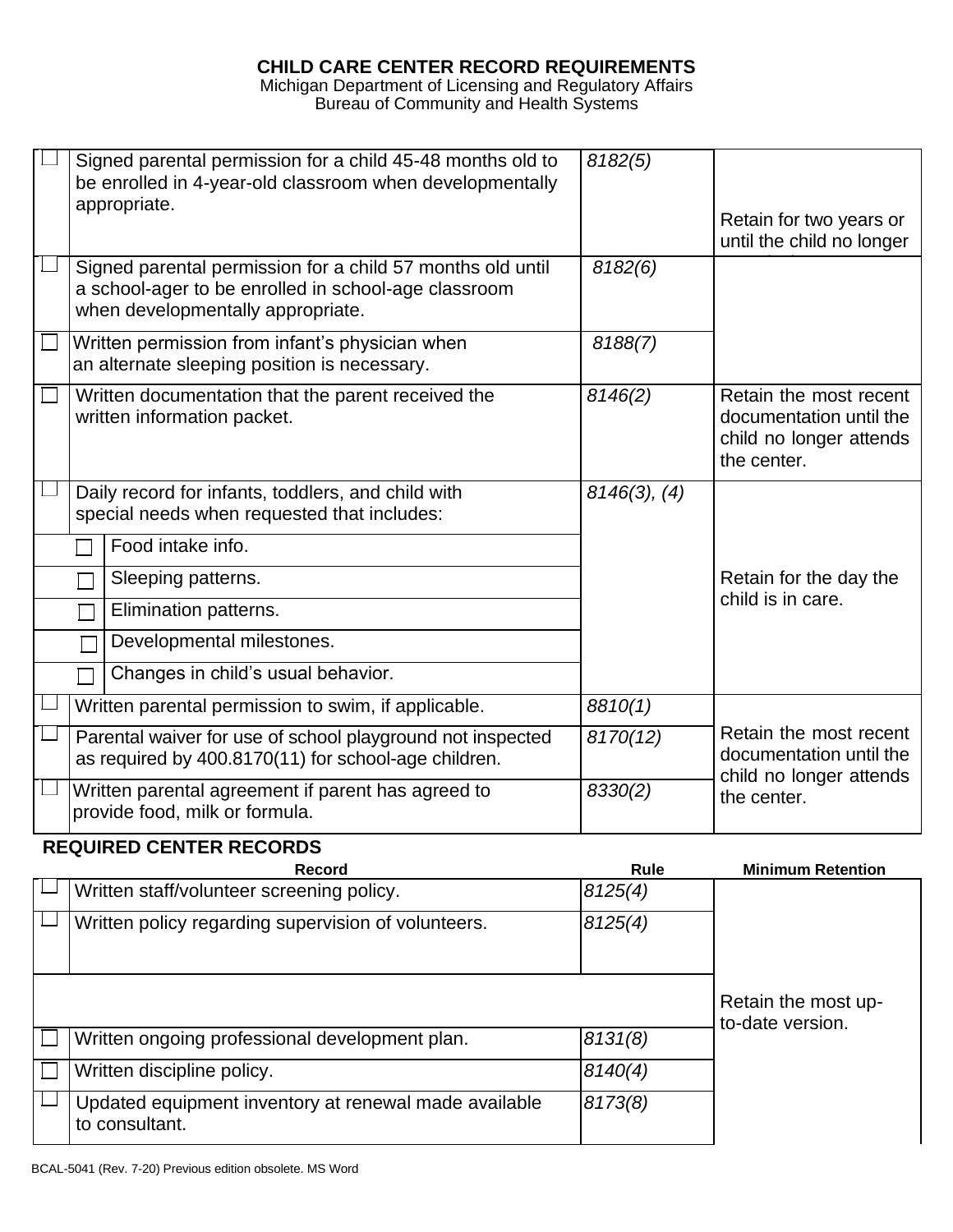Michigan Department of Licensing and Regulatory Affairs Bureau of Community and Health Systems

|   | A written plan for when and how parents will be notified<br>when changes in child's health, a child experiences<br>accidents, injuries or incidents, or when the child is too ill<br>to remain in the group. | 8155(1)              |                                            |
|---|--------------------------------------------------------------------------------------------------------------------------------------------------------------------------------------------------------------|----------------------|--------------------------------------------|
|   | A written policy detailing when child, staff and volunteers<br>will be excluded due to illness.                                                                                                              | 8155(5)              |                                            |
|   | Written information packet to parents including:                                                                                                                                                             | 8146(1)              |                                            |
|   | Admission/withdrawal criteria.                                                                                                                                                                               |                      |                                            |
|   | Schedule of operation.                                                                                                                                                                                       |                      |                                            |
|   | Fees.                                                                                                                                                                                                        |                      |                                            |
|   | Discipline policy.                                                                                                                                                                                           |                      |                                            |
|   | Food service policy.                                                                                                                                                                                         |                      |                                            |
|   | Program philosophy.                                                                                                                                                                                          |                      | Retain the most up-                        |
|   | Typical daily routine.                                                                                                                                                                                       |                      | to-date version                            |
|   | Parent notification plan for accidents, injuries, incidents,<br>illnesses.                                                                                                                                   |                      |                                            |
|   | Transportation policy, if applicable                                                                                                                                                                         |                      |                                            |
|   | <b>Medication policy</b>                                                                                                                                                                                     |                      |                                            |
|   | Exclusion policy for child illnesses.                                                                                                                                                                        |                      |                                            |
|   | Notice regarding the licensing notebook.                                                                                                                                                                     |                      |                                            |
|   | Floor plan of child use areas.                                                                                                                                                                               | 8167(3)              |                                            |
|   | Accurate daily attendance record with child's first and<br>last names, arrival and departure times.                                                                                                          | 8143(11)             |                                            |
|   | Written incident report within 72 hours of the occurrences<br>outlined in 400.8158(1)-(2).                                                                                                                   | $8158(3)$ , (4)      | Retain for two years.                      |
| ⊔ | Written log of fire drills practiced quarterly and two<br>tornado drills practiced Apr-Oct.                                                                                                                  | $8161(5)$ , (6), (7) |                                            |
| Ш | Alternative outdoor play area specified to department<br>in writing, if applicable.                                                                                                                          | 8170(5)(c)           | Retain for two years, if<br>applicable.    |
| Ш | Documentation that outdoor play equipment, use zones<br>and surfacing have been inspected by a certified<br>playground safety inspector.                                                                     | 8170(11)             | Retain the most up-<br>to-date inspection. |
|   | Documentation of primary caregiving assignments.                                                                                                                                                             | 8185(5)              |                                            |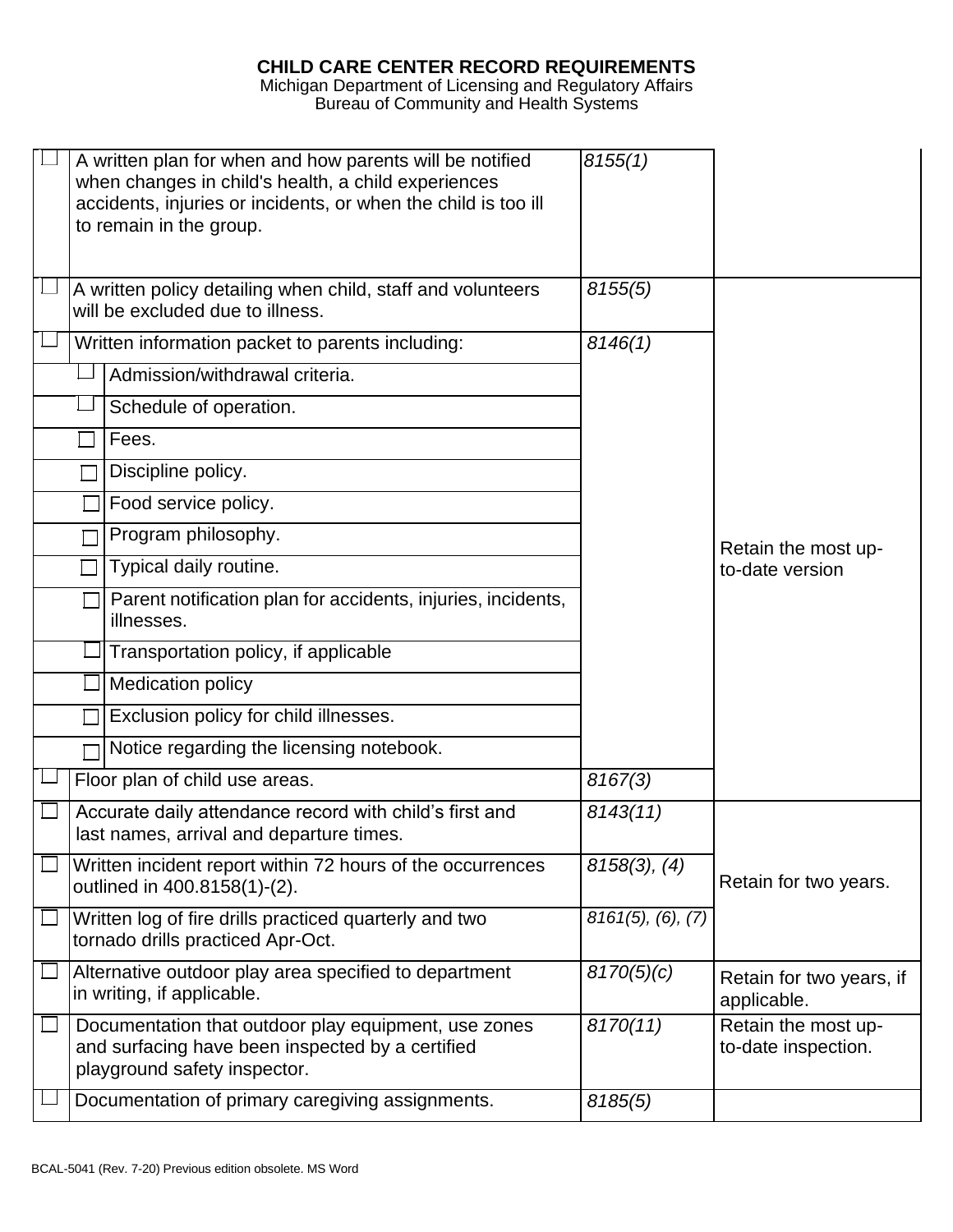Michigan Department of Licensing and Regulatory Affairs Bureau of Community and Health Systems

|        | Documentation of weekly site visits by School-age Multi-site<br>Program Director.                                                                    | 8116(2)       |                                                                                                                  |
|--------|------------------------------------------------------------------------------------------------------------------------------------------------------|---------------|------------------------------------------------------------------------------------------------------------------|
|        | Annual motor vehicle inspection.                                                                                                                     | 8720(2), (3)  | Retain for two years.                                                                                            |
|        | Certification that vehicle is in compliance with<br>Michigan vehicle code safety requirements.                                                       | 8720(4)       | An updated copy<br>(less than a year old)<br>must be on file.                                                    |
|        | Vehicle insurance and registration.                                                                                                                  | 8750(1)(d)    | Retain the most up-<br>to-date copy.                                                                             |
|        | Fire Inspection before original issuance and every 4 years<br>thereafter at renewal.                                                                 | 8510(3)       | Not required to be on<br>file at the center.<br>Licensing maintains<br>a copy.                                   |
|        | Inspection of fuel-fired furnace and/or fuel-fired water heater<br>every 2 years at renewal and/or current boiler inspection.                        | $8510(4)-(7)$ | Retain the most up-to-                                                                                           |
|        | Documentation of inspection or service of fire extinguishers.                                                                                        | 8545(3)       | date copy.                                                                                                       |
| $\Box$ | Lead hazard risk assessment for newly licensed centers<br>located in buildings built before 1978 and centers licensed<br>prior to 12/7/06 by 1/2/17. | 8380(8)       | Retain until the license<br>is closed.                                                                           |
|        | Integrated pest management program and notices to<br>parent, if applicable.                                                                          | 8380(9)       | Retain the most up-to-<br>date version, if<br>applicable. Retain<br>written notices to<br>parents for two years. |
|        | Written procedures for each of the following<br>emergencies.                                                                                         | 8161(1)       | Retain the most up-<br>to-date version.                                                                          |
|        | Fire                                                                                                                                                 |               |                                                                                                                  |
|        | <b>Tornado</b>                                                                                                                                       |               |                                                                                                                  |
|        | Other natural or man-made disasters                                                                                                                  |               |                                                                                                                  |
|        | Serious accident, illness, or injury                                                                                                                 |               |                                                                                                                  |
|        | Crisis management including but not limited<br>to, intruders, active shooters, bomb threats<br>and other man-made events.                            |               |                                                                                                                  |
|        | The written emergency plans for 8161(1) above, must                                                                                                  |               |                                                                                                                  |
|        | include all of the following:<br>A plan for evacuation.                                                                                              | 8161(2)       | Retain the most up-to-<br>date version.                                                                          |
|        | A plan for safely moving children to a relocation cite.                                                                                              |               |                                                                                                                  |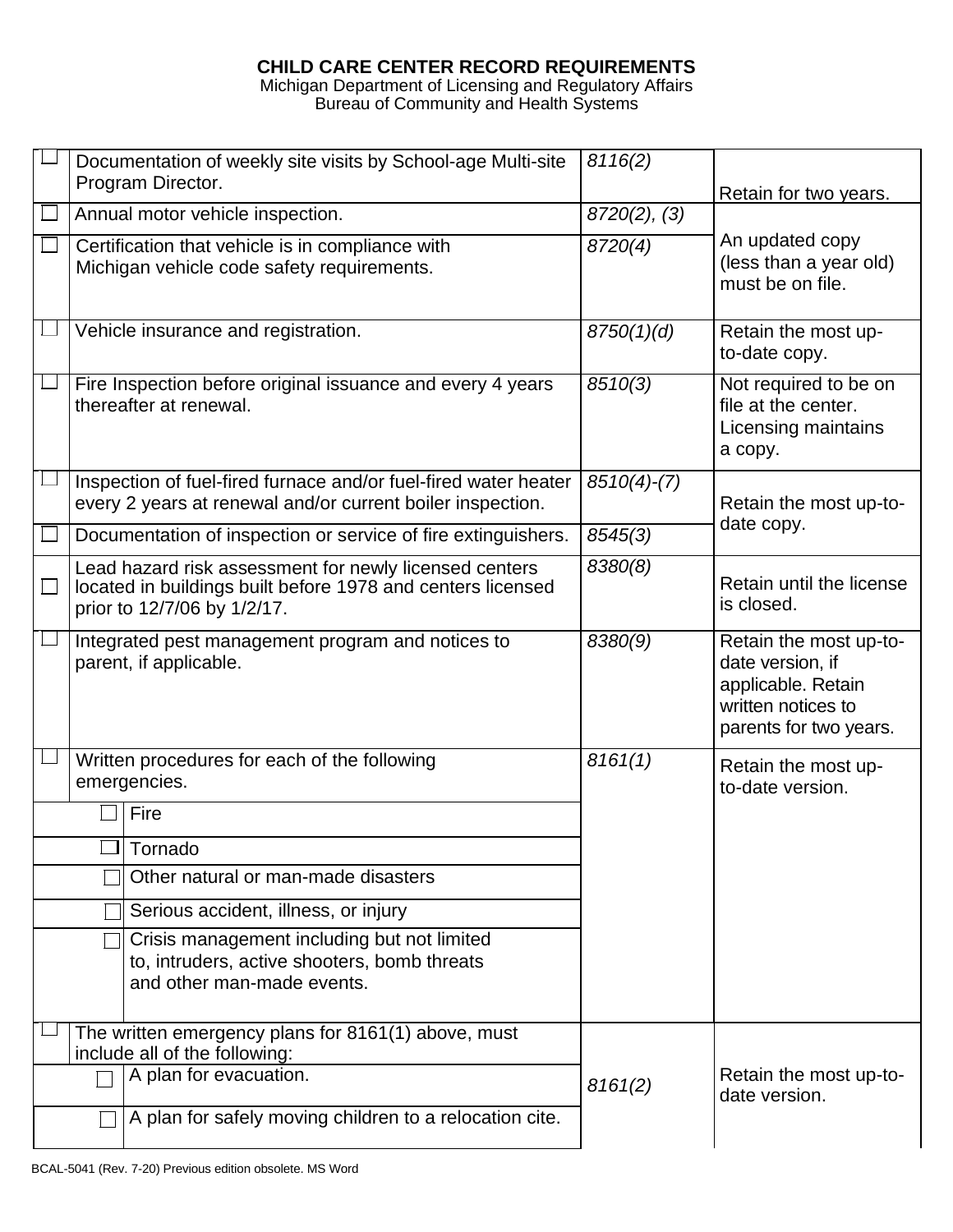Michigan Department of Licensing and Regulatory Affairs Bureau of Community and Health Systems

| A plan for shelter in place.                                                                                                                                                                                                                                                                                                                |         |                                                                                                                        |
|---------------------------------------------------------------------------------------------------------------------------------------------------------------------------------------------------------------------------------------------------------------------------------------------------------------------------------------------|---------|------------------------------------------------------------------------------------------------------------------------|
| A plan for lockdown.                                                                                                                                                                                                                                                                                                                        |         |                                                                                                                        |
| A plan for contacting parents and reuniting families.                                                                                                                                                                                                                                                                                       |         |                                                                                                                        |
| A plan for how each child with special needs will be<br>accommodated during each type of emergency.                                                                                                                                                                                                                                         |         |                                                                                                                        |
| A plan for how infants and toddlers will be<br>accommodated during each type of emergency                                                                                                                                                                                                                                                   |         |                                                                                                                        |
| A plan for how children with chronic medical                                                                                                                                                                                                                                                                                                |         |                                                                                                                        |
| conditions will be accommodated during each type of<br>emergency.                                                                                                                                                                                                                                                                           |         |                                                                                                                        |
| Environmental health inspection for all centers at original<br>issuance, for programs with food service (unless the<br>kitchen is currently licensed to provide food service and<br>private well and/or septic at renewal, prior to adding a<br>food service program or an infant/toddler program, and<br>when requested by the department. | 8305(2) | Retain inspections<br>done for renewals,<br>modifications, or when<br>requested by the<br>department for two<br>years. |
| Licensing notebook, including all licensing inspection and<br>special investigation reports and related corrective<br>action plans for the past 5 calendar years.                                                                                                                                                                           | 8110(4) | Retain until the license<br>is closed.                                                                                 |

## **POSTINGS REQUIRED**

| Record                                                                                                                                   | Rule       | <b>Minimum Retention</b>                                                                                                |
|------------------------------------------------------------------------------------------------------------------------------------------|------------|-------------------------------------------------------------------------------------------------------------------------|
| Current license and if applicable, the letter extending<br>the license beyond the expiration date.                                       | 8110(3)(a) | Post the most recent<br>license and<br>extension letter, if<br>applicable.                                              |
| Copy of current rules and the last page of any<br>variances granted.                                                                     | 8110(3)(b) | Post the Center<br><b>Licensing Rules with</b><br>the 1/2/14 effective<br>date and any variances<br>that are in effect. |
| A notice stating that the center requires a<br>comprehensive background check on its employees and<br>unsupervised volunteers.           | 8110(3)(c) | Post the most up-to-<br>date version.                                                                                   |
| A typical daily routine.                                                                                                                 | 8179(6)    |                                                                                                                         |
| Dated menus with substitutions noted the day they occur.                                                                                 | 8330(10)   | Retain for two years.                                                                                                   |
| Emergency procedures and evacuation plans for fire,<br>tornado, other natural or man-made disasters,<br>serious accident/illness/injury. | 8161(1)    |                                                                                                                         |